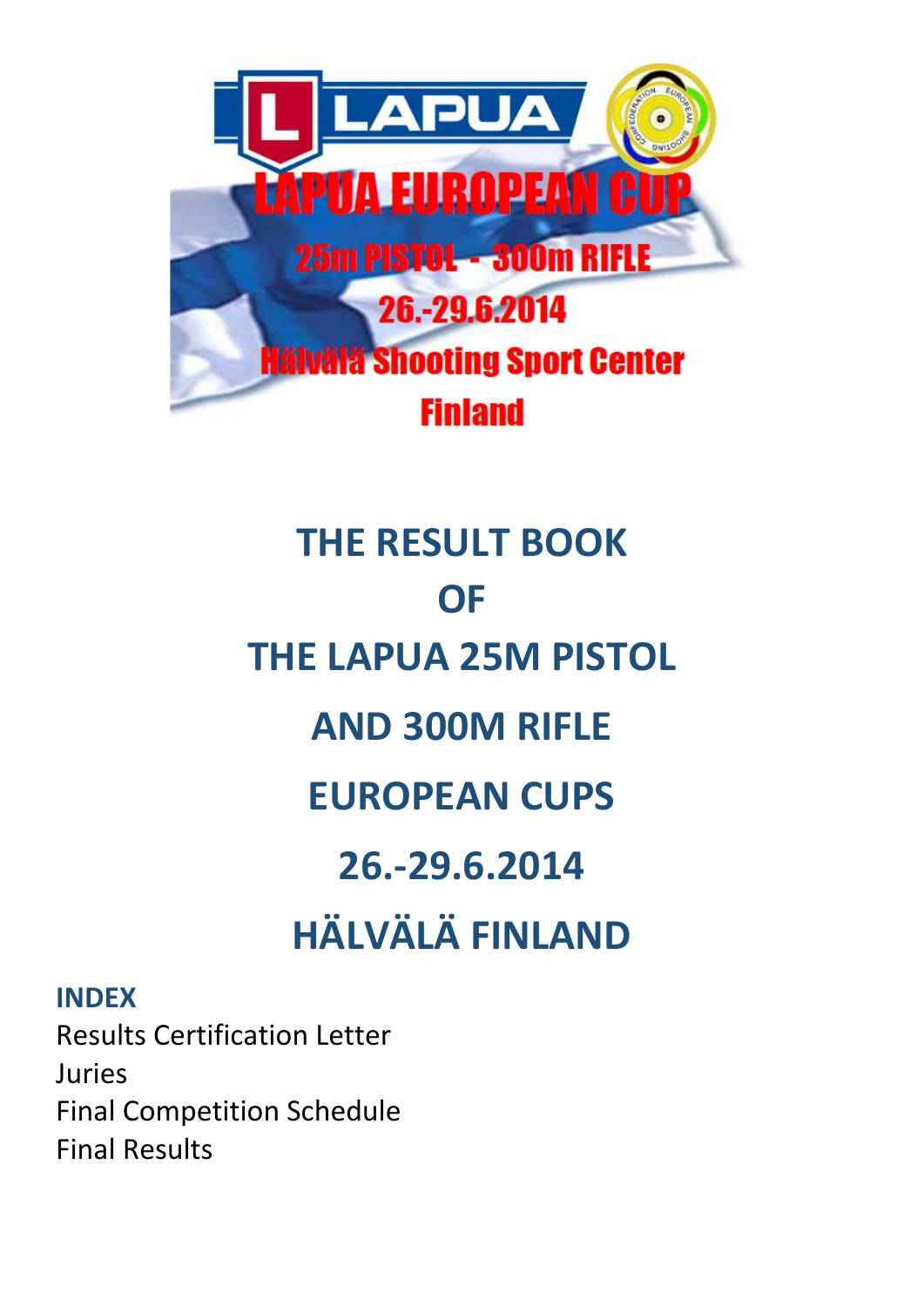# **RESULTS CERTIFICATION LETTER**

This certifies that the Lapua 25 m Pistol and 300m Rifle European Cups held during 26.-29.6.2014 in Hälvälä Shooting Centre, Finland, was conducted in accordance with ISSF and ESC Rules and Regulations and the Result produced in the competitions are true and correct.

Hälvälä 29th June 2014

On the behalf of all Jury Members

Nella Non-Squit.

Mikko Nordquist Chairman of the Jury Appeal

# **JURY MEMBERS**

**Jury Appel** Mikko Nordquist A4320 - CHAIRMAN Maria Jermolin SWE Marko Leppä A5211

**Rifle Jury** Mikko Taussi B5932 - CHAIRMAN Kalle Hasu B4321 Rudolf Krenn GER

**Pistol Jury**  Markku Kumin B5929 - CHAIRMAN Patrick Biebuyck FRA Jurgen Wiefel GER B2046 Jens Bindesboll DEN

# **COMPETITION DIRECTOR**

**of the 25m Pistol and 300m Rifle Cup**

Marko Leppä A5211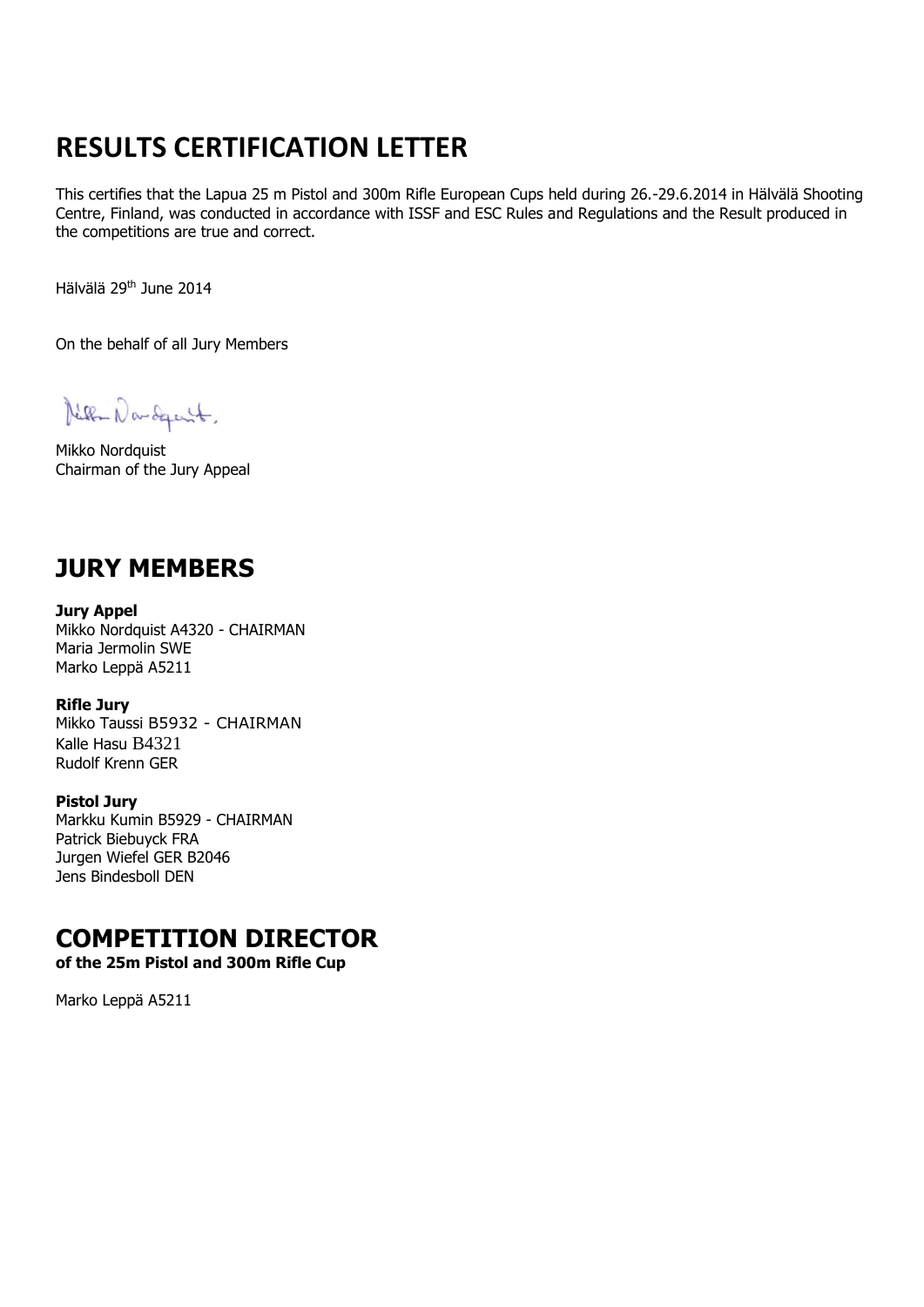

# **LAPUA EUROPEAN CUP 25m PISTOL** FINLAND LAHTI

Programme

# **Friday June 27th**

| Arrival of delegations         |             |
|--------------------------------|-------------|
| Lunch                          | 11.30-16.00 |
| Weapon storage open            | 15.00-19.30 |
| Training                       | 15.30-17.00 |
| <b>PET: Centre fire Pistol</b> | 18.00-19.00 |
| <b>Technical meeting</b>       | 19.15       |

## **Saturday June 28th**

| Weapon storage open                   | 09.00-16.30 |
|---------------------------------------|-------------|
| <b>Centre fire Pistol Competition</b> | 10.00-12.00 |
| Lunch                                 | 12.30-14.00 |
| <b>PET: Standard Pistol</b>           | 14.30-15.30 |
| Banquette, victory Ceremony           | $19.00 -$   |
|                                       |             |

## **Sunday June 29th**

| Weapon storage open                | 08.30-12.30 |
|------------------------------------|-------------|
| <b>Standard Pistol Competition</b> | 09.30-11.00 |
| Lunch                              | 11.00-12.00 |
| <b>Victory Ceremony</b>            | 12.00       |
| Departure of the delegations       | $12.30 -$   |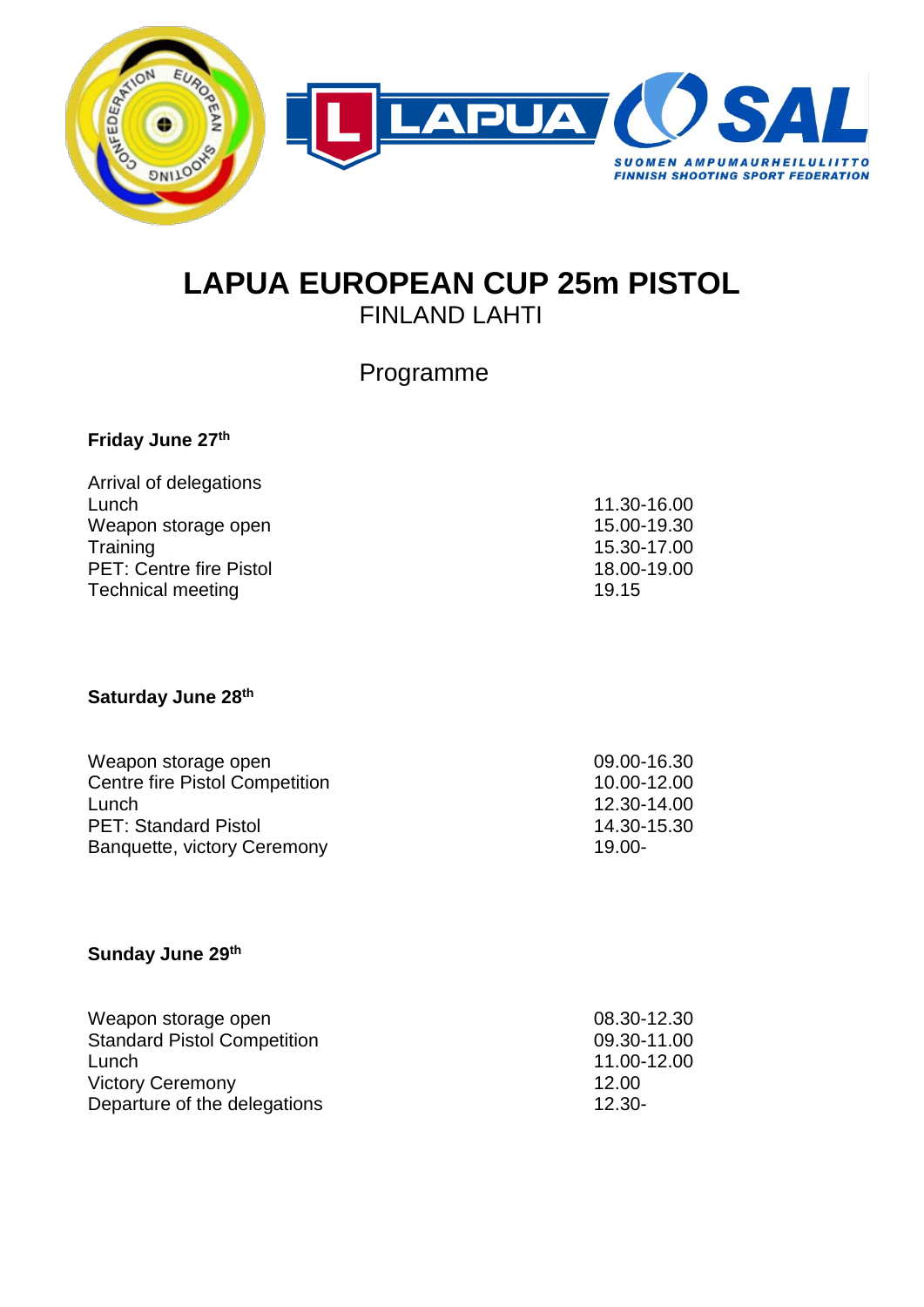

# **LAPUA EUROPEAN CUP 300m RIFLE**

 FINLAND LAHTI Programme

#### **Thursday June 26th**

| Arrival of delegations   |             |
|--------------------------|-------------|
| Weapon storage open      | 15.30-20.30 |
| Training                 | 15.30-17.00 |
| Lunch                    | 17.00-18.00 |
| PET: Prone M             | 18.15-19.00 |
| PET: Prone N             | 19.15-20.00 |
| <b>Technical meeting</b> | 20.15       |

## **Friday June 27th**

| Weapon storage open         | 08.30-19.30 |
|-----------------------------|-------------|
| Competition: 60 prone men   | $10.00 -$   |
| Competition: 60 prone women | $12.00 -$   |
| Lunch                       | 11.30-14.00 |
| <b>Victory Ceremony</b>     | 14.30       |
| PET:                        | 15.00-17.30 |

#### **Saturday June 28th**

| Weapon storage open         | 09.00-17.30 |
|-----------------------------|-------------|
| Competition: 3 x40          | $11.00 -$   |
| Lunch                       | 12.30-15.30 |
| PET woman                   | 14.30-15.30 |
| PET men                     | 16.00-17.00 |
| Banquette, Victory Ceremony | $19.00 -$   |

#### **Sunday June 29th**

| Weapon storage open          | 07.15-14.30 |
|------------------------------|-------------|
| 3 x20 women                  | 08.00-      |
| 3 x20 men                    | $11.00 -$   |
| Lunch                        | 11.00-14.00 |
| <b>Victory Ceremony</b>      | 14.00       |
| Departure of the delegations | $14.15 -$   |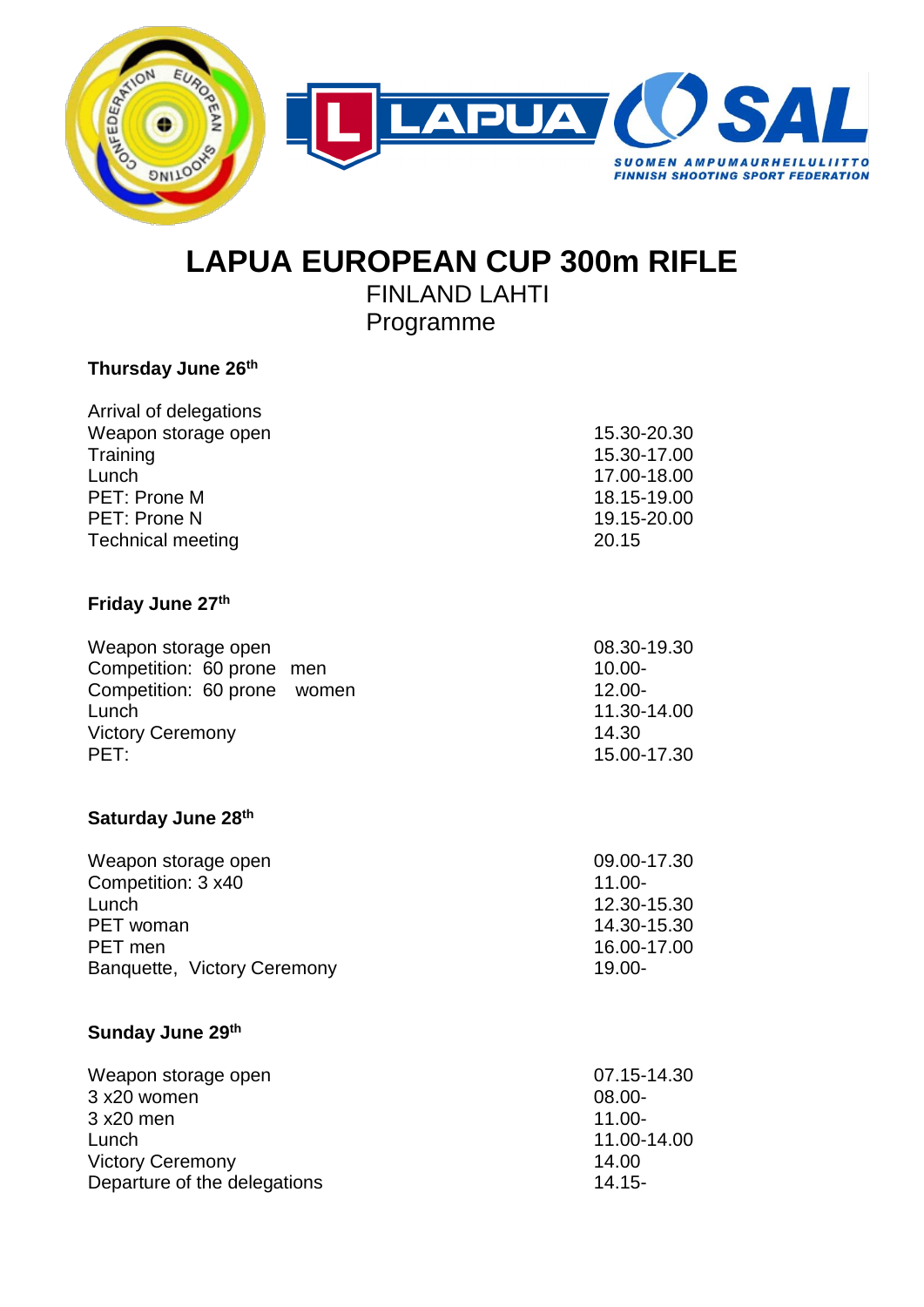| 1. | <b>HEMBRE, Paul</b>                                        | <b>NOR</b> | 96 | 98 | 97 | 95 | 98 | 100 | 584 |     |
|----|------------------------------------------------------------|------------|----|----|----|----|----|-----|-----|-----|
| 2. | <b>FOUQUET, Florian</b>                                    | <b>FRA</b> | 95 | 98 | 96 | 97 | 99 | 96  | 581 |     |
| 3. | GEJL, Allan                                                | <b>DEN</b> | 96 | 95 | 97 | 99 | 95 | 98  | 580 |     |
| 4. | LOETSCHER, Sandro                                          | <b>SUI</b> | 95 | 98 | 94 | 96 | 97 | 99  | 579 |     |
| 5. | <b>BUNES, Morgan</b>                                       | <b>NOR</b> | 97 | 90 | 98 | 99 | 96 | 98  | 578 | 14x |
| 6. | <b>FYRPIHL, Jonas</b>                                      | <b>SWE</b> | 94 | 96 | 99 | 94 | 96 | 99  | 578 | 12x |
| 7. | LAHTI, Teemu                                               | <b>FIN</b> | 96 | 96 | 97 | 94 | 97 | 97  | 577 | 20x |
| 8. | <b>DEMIERRE, Steve</b>                                     | <b>SUI</b> | 97 | 95 | 97 | 97 | 97 | 94  | 577 | 14x |
| 9. | <b>HEMBRE, Roar</b>                                        | <b>NOR</b> | 96 | 93 | 94 | 97 | 96 | 99  | 575 |     |
|    | 10. GOETTI, Hansruedi                                      | <b>SUI</b> | 94 | 96 | 95 | 96 | 96 | 97  | 574 |     |
|    | 11. SCHLEUTER, Michael                                     | <b>GER</b> | 97 | 96 | 93 | 96 | 98 | 93  | 573 |     |
|    | 12. TRUELSSON, Jan                                         | <b>DEN</b> | 97 | 97 | 94 | 96 | 95 | 93  | 572 | 19x |
|    | 13. MEINANDER, Ari                                         | <b>FIN</b> | 94 | 94 | 96 | 95 | 96 | 97  | 572 | 15x |
|    | 14. ARTAUD, Boris                                          | <b>FRA</b> | 93 | 92 | 92 | 98 | 98 | 98  | 571 | 18x |
|    | 15. VUOLA, Asser                                           | <b>FIN</b> | 93 | 94 | 97 | 94 | 95 | 98  | 571 | 17x |
|    | 16. MEYER, Patrick                                         | <b>GER</b> | 95 | 96 | 97 | 93 | 95 | 95  | 571 | 17x |
|    | 17. JДNTTI, Jorma                                          | <b>FIN</b> | 95 | 97 | 96 | 95 | 95 | 93  | 571 | 16x |
|    | 18. YLINEN, Petri                                          | <b>FIN</b> | 96 | 92 | 91 | 97 | 96 | 95  | 567 | 18x |
|    | 19. DEROUAUX, Jean-Marc                                    | <b>BEL</b> | 93 | 93 | 96 | 95 | 95 | 95  | 567 | 13x |
|    | 20. EGRETAUD, Eric                                         | <b>FRA</b> | 96 | 95 | 96 | 95 | 91 | 94  | 567 | 13x |
|    | 21. JOKINEN, Antti                                         | <b>FIN</b> | 97 | 93 | 96 | 96 | 93 | 91  | 566 |     |
|    | 22. JAHNSSON, Kai                                          | <b>FIN</b> | 93 | 98 | 92 | 92 | 95 | 95  | 565 | 14x |
|    | 23. WIRTH, Marc                                            | <b>SUI</b> | 95 | 91 | 95 | 93 | 94 | 97  | 565 | 9x  |
|    | 24. PIRTTIMДKI, Aleksi                                     | <b>FIN</b> | 97 | 94 | 92 | 93 | 95 | 92  | 563 |     |
|    | 25. TALVITIE, Marko                                        | <b>FIN</b> | 91 | 95 | 89 | 98 | 96 | 93  | 562 |     |
|    | 26. DANIELSSON, Jan Olof                                   | <b>SWE</b> | 97 | 94 | 98 | 84 | 95 | 93  | 561 | 18x |
|    | 27. GEISEN, Lionel                                         | <b>FRA</b> | 94 | 95 | 91 | 95 | 93 | 93  | 561 | 13x |
|    | 28. NOUSIAINEN, Ville                                      | <b>FIN</b> | 94 | 90 | 94 | 94 | 95 | 94  | 561 | 12x |
|    | 29. DE BROUWER, Gertjan                                    | <b>NED</b> | 91 | 96 | 93 | 93 | 93 | 93  | 559 | 13x |
|    | 30. BROBERG, Arnold                                        | <b>SWE</b> | 93 | 88 | 95 | 91 | 95 | 97  | 559 | 12x |
|    | 31. KLOK, Ed                                               | <b>NED</b> | 94 | 91 | 91 | 93 | 95 | 94  | 558 |     |
|    | 32. BLANCHOUIN, Sebastian                                  | <b>FRA</b> | 95 | 94 | 93 | 93 | 81 | 96  | 552 |     |
|    | 33. SUURONEN, Otto                                         | <b>FIN</b> | 90 | 86 | 83 | 97 | 92 | 89  | 537 |     |
|    | Updated 29.6.2014 11:35 / DS Ranking System © 1993 - 2009. |            |    |    |    |    |    |     |     |     |

# **25m Center Fire Pistol, Men**

#### $<<$  BACK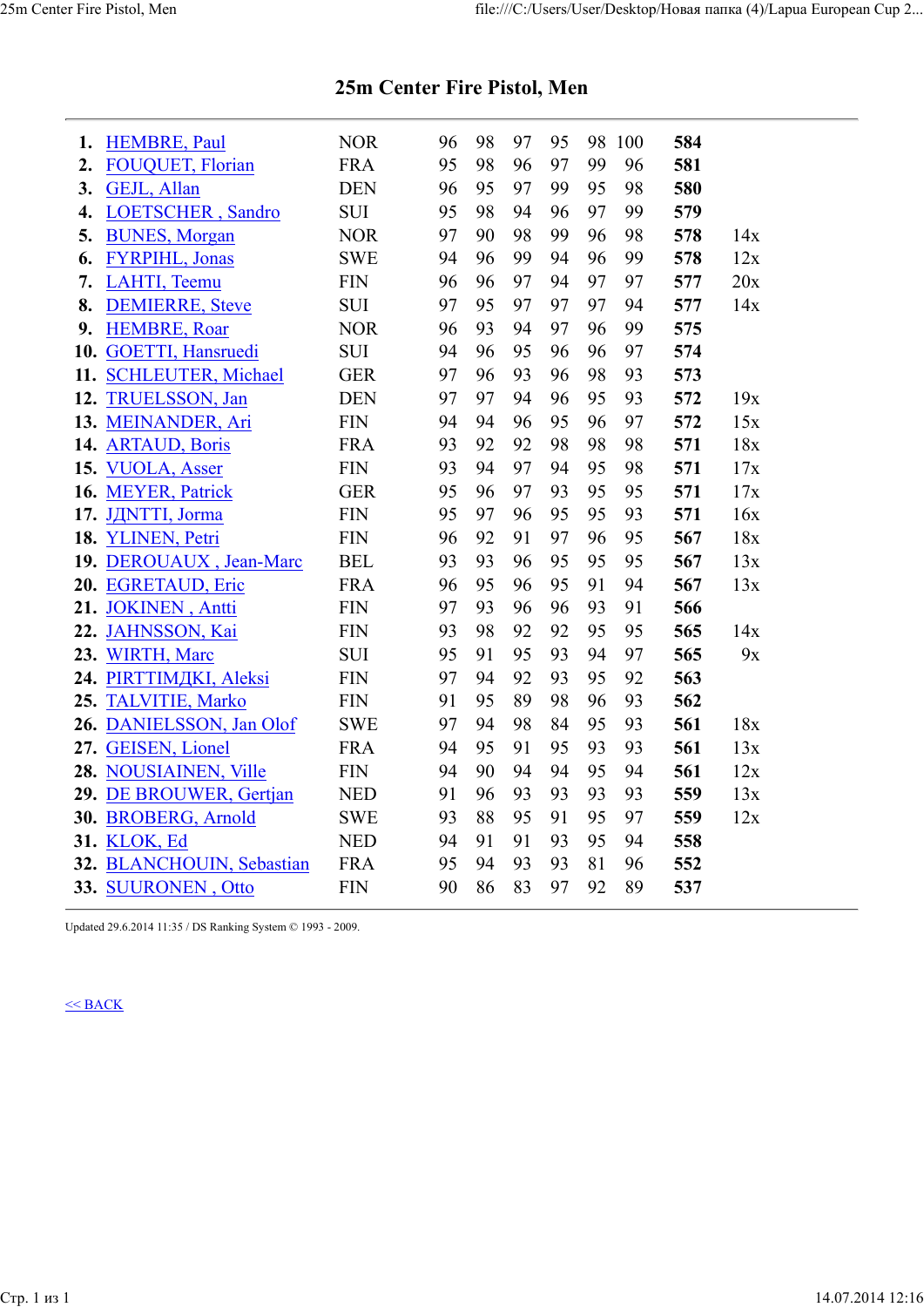| 1. | <b>SCHLEUTER, Michael</b> | <b>GER</b> | 97               | 96               | 93               | 97               | 93               | 96               | 572              |     |
|----|---------------------------|------------|------------------|------------------|------------------|------------------|------------------|------------------|------------------|-----|
| 2. | <b>DEMIERRE, Steve</b>    | <b>SUI</b> | 98               | 98               | 93               | 93               | 90               | 94               | 566              | 18x |
| 3. | <b>BUNES, Morgan</b>      | <b>NOR</b> | 97               | 95               | 97               | 91               | 94               | 92               | 566              | 14x |
| 4. | <b>ARTAUD, Boris</b>      | <b>FRA</b> | 97               | 93               | 96               | 91               | 93               | 96               | 566              | 11x |
| 5. | <b>MEYER, Patrick</b>     | <b>GER</b> | 93               | 97               | 97               | 95               | 89               | 95               | 566              | 8x  |
| 6. | DANIELSSON, Jan Olof      | <b>SWE</b> | 96               | 96               | 95               | 91               | 93               | 93               | 564              |     |
| 7. | <b>HEMBRE, Paul</b>       | <b>NOR</b> | 96               | 97               | 91               | 94               | 96               | 89               | 563              | 12x |
| 8. | GEJL, Allan               | <b>DEN</b> | 93               | 92               | 95               | 94               | 93               | 96               | 563              | 8x  |
| 9. | LOETSCHER, Sandro         | <b>SUI</b> | 95               | 96               | 93               | 95               | 86               | 96               | 561              | 19x |
|    | 10. FOUQUET, Florian      | <b>FRA</b> | 97               | 95               | 93               | 91               | 92               | 93               | 561              | 10x |
|    | 11. LAHTI, Teemu          | <b>FIN</b> | 96               | 96               | 95               | 90               | 92               | 91               | 560              | 13x |
|    | 12. FYRPIHL, Jonas        | <b>SWE</b> | 96               | 99               | 91               | 97               | 87               | 90               | 560              | 11x |
|    | 13. BLANCHOUIN, Sebastian | <b>FRA</b> | 98               | 99               | 95               | 92               | 85               | 89               | 558              |     |
|    | 14. GOETTI, Hansruedi     | <b>SUI</b> | 97               | 94               | 89               | 88               | 94               | 94               | 556              | 13x |
|    | 15. JANTTI, Jorma         | <b>FIN</b> | 97               | 95               | 92               | 89               | 94               | 89               | 556              | 10x |
|    | 16. TRUELSSON, Jan        | <b>DEN</b> | 89               | 95               | 88               | 95               | 94               | 94               | 555              |     |
|    | 17. VUOLA, Asser          | <b>FIN</b> | 91               | 98               | 90               | 94               | 86               | 95               | 554              | 13x |
|    | 18. FRIBERG, Mats         | <b>SWE</b> | 94               | 96               | 88               | 92               | 92               | 92               | 554              | 11x |
|    | 19. HEMBRE, Roar          | <b>NOR</b> | 94               | 95               | 91               | 91               | 94               | 88               | 553              |     |
|    | 20. DEROUAUX, Jean-Marc   | <b>BEL</b> | 93               | 96               | 93               | 93               | 86               | 91               | 552              | 11x |
|    | 21. EGRETAUD, Eric        | <b>FRA</b> | 95               | 95               | 90               | 90               | 97               | 85               | 552              | 10x |
|    | 22. WIRTH, Marc           | <b>SUI</b> | 96               | 94               | 92               | 91               | 88               | 88               | 549              | 6x  |
|    | 23. PIRTTIMДKI, Aleksi    | <b>FIN</b> | 94               | 96               | 92               | 90               | 86               | 91               | 549              | 4x  |
|    | 24. JOKINEN, Antti        | <b>FIN</b> | 93               | 94               | 91               | 92               | 91               | 87               | 548              |     |
|    | 25. GEISEN, Lionel        | <b>FRA</b> | 90               | 97               | 93               | 91               | 87               | 88               | 546              |     |
|    | 26. CARLSSON, Per         | <b>SWE</b> | 94               | 95               | 86               | 92               | 90               | 88               | 545              |     |
|    | 27. MEINANDER, Ari        | <b>FIN</b> | 97               | 91               | 91               | 87               | 93               | 84               | 543              |     |
|    | 28. TALVITIE, Marko       | <b>FIN</b> | 86               | 94               | 89               | 89               | 92               | 92               | 542              |     |
|    | 29. KLOK, Ed              | <b>NED</b> | 89               | 92               | 86               | 93               | 89               | 92               | 541              |     |
|    | 30. BROBERG, Arnold       | <b>SWE</b> | 91               | 86               | 88               | 90               | 91               | 94               | 540              |     |
|    | 31. SUURONEN, Otto        | <b>FIN</b> | 88               | 89               | 84               | 93               | 91               | 88               | 533              | 4x  |
|    | 32. SAARI, Jussi          | <b>FIN</b> | 89               | 93               | 88               | 88               | 87               | 88               | 533              | 3x  |
|    | 33. DE BROUWER, Gertjan   | <b>NED</b> | 93               | 97               | 84               | 83               | 84               | 86               | 527              |     |
|    | 34. JAHNSSON, Kai         | <b>FIN</b> | $\boldsymbol{0}$ | $\boldsymbol{0}$ | $\boldsymbol{0}$ | $\boldsymbol{0}$ | $\boldsymbol{0}$ | $\boldsymbol{0}$ | $\boldsymbol{0}$ | 0x  |
|    | 35. YLINEN, Petri         | <b>FIN</b> | $\theta$         | $\boldsymbol{0}$ | $\boldsymbol{0}$ | $\boldsymbol{0}$ | $\boldsymbol{0}$ | $\boldsymbol{0}$ | $\boldsymbol{0}$ | 0x  |
|    |                           |            |                  |                  |                  |                  |                  |                  |                  |     |

# **25m Standard Pistol, Men**

Updated 29.6.2014 11:35 / DS Ranking System © 1993 - 2009.

#### $<<$  BACK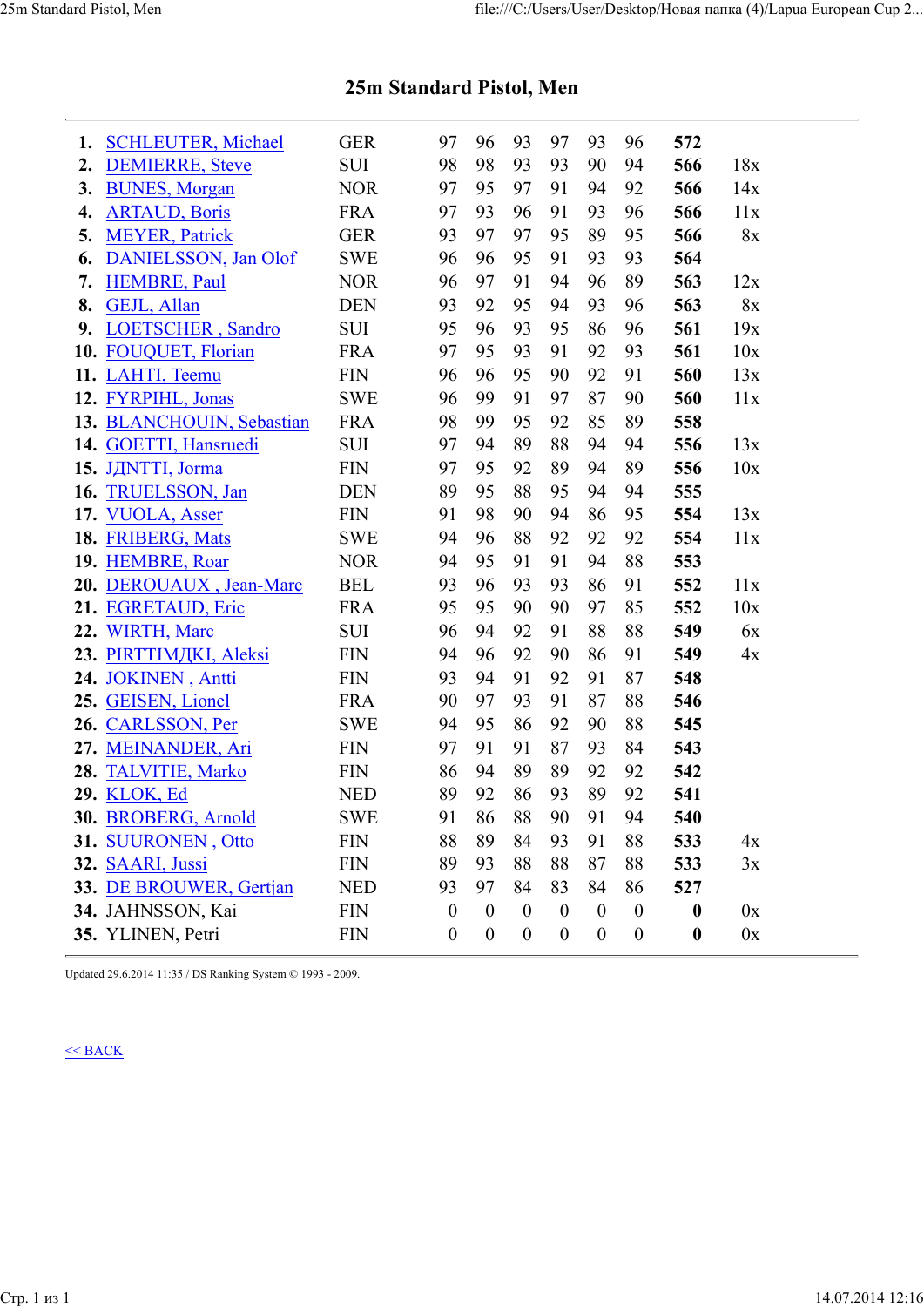#### **300m Rifle 3 Positions, WOMEN**

| 1. SCHNIDER, Marina    | SUI        |  |  |  |  | 99 96 195 100100 200 96 97 193 588 27x |
|------------------------|------------|--|--|--|--|----------------------------------------|
| 2. FRIEDEL, Eva        | <b>GER</b> |  |  |  |  | 98 98 196 99 98 197 97 96 193 586 23x  |
| 3. CHUARD, Christine   | <b>FRA</b> |  |  |  |  | 92 96 188 99100 199 98 96 194 581 17x  |
| 4. AHLIN, Elin         | <b>SWE</b> |  |  |  |  | 96 97 193 99 98 197 89 96 185 575 21x  |
| 5. PLENGEMEYER, Inken  | <b>GER</b> |  |  |  |  | 98 93 191 98 97 195 91 94 185 571 16x  |
| 6. BRUEHWILER, Myriam  | <b>SUI</b> |  |  |  |  | 92 95 187 97 96 193 94 97 191 571 11x  |
| 7. FÜGLISTER, Fabienne | <b>SUI</b> |  |  |  |  | 96 95 191 97 98 195 91 90 181 567 17x  |
| 8. SKARPODDE, Hanne    | <b>NOR</b> |  |  |  |  | 94 95 189 96 98 194 85 94 179 562 10x  |
| 9. LILJEBERG, Petra    | <b>FIN</b> |  |  |  |  | 93 94 187 98 96 194 89 88 177 558 10x  |
| 10. MATTILA, Jasmin    | <b>FIN</b> |  |  |  |  | 93 92 185 98 96 194 89 89 178 557 8x   |

#### **300m Rifle 3 Positions, Team Event, WOMEN**

| 1. SWITZERLAND | 1726 |
|----------------|------|
|----------------|------|

BRUEHWILER , Myriam 571, FÜGLISTER, Fabienne 567, SCHNIDER, Marina 588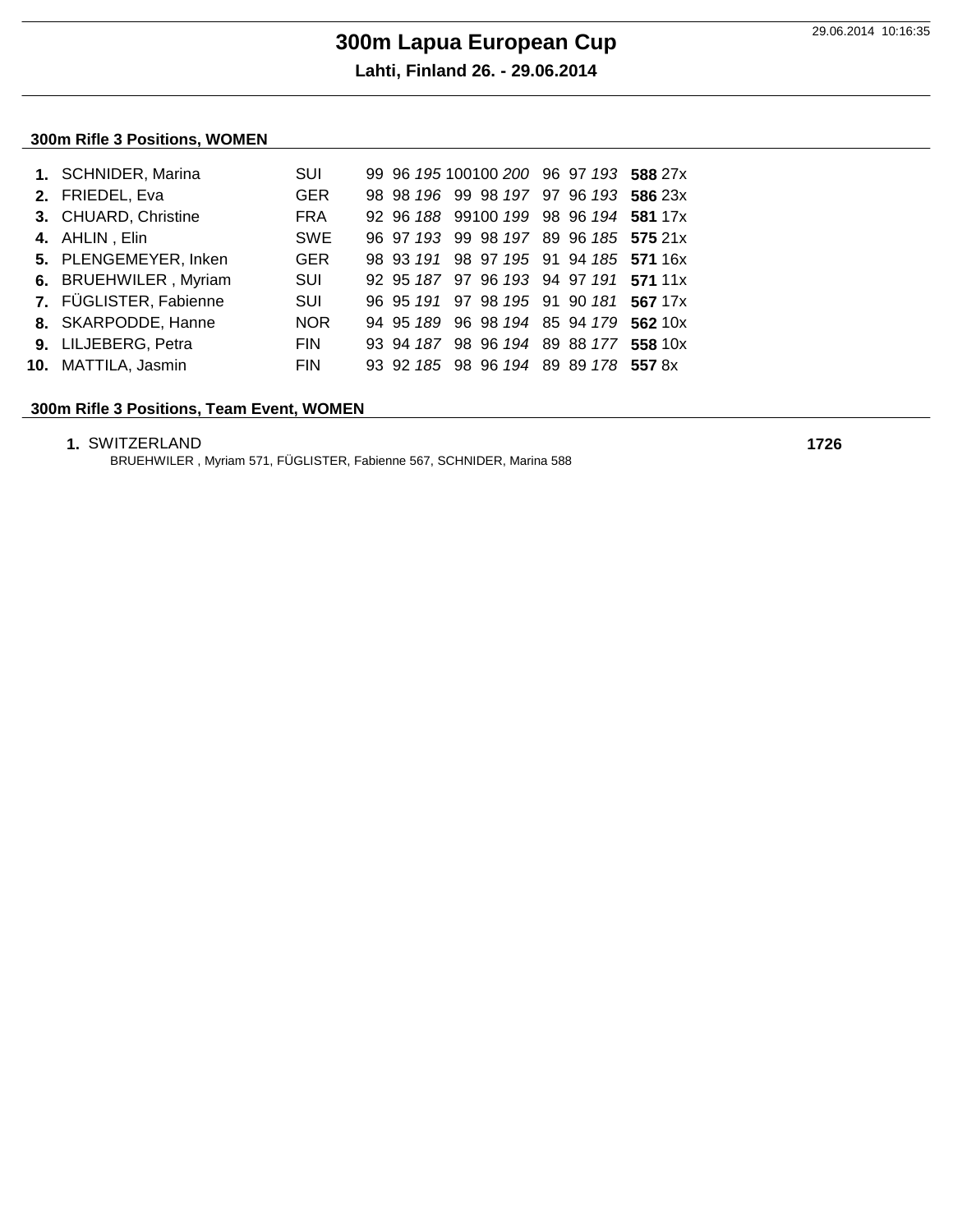**Lahti, Finland 26. - 29.06.2014**

#### **300m Rifle 3 Positions, MEN**

|    | 1. BRYHN, Ole-Kristian    | <b>NOR</b> | 390<br>98<br>97<br>97<br>98<br>100 100 100<br>96<br>396<br>93<br>96<br>94<br>94<br>377<br>1163     |
|----|---------------------------|------------|----------------------------------------------------------------------------------------------------|
|    | 2. DELLEY, Claude-Alain   | SUI        | 93<br>97 100<br>386<br>96<br>99<br>98<br>98<br>98<br>393                                           |
|    | 3. BREKNE, Odd Arne       | <b>NOR</b> | 96<br>98<br>96<br>93<br>383<br>1162<br>95<br>98<br>98<br>94<br>385<br>96<br>98<br>99<br>98<br>391  |
|    | 4. AUTIO, Juho            | <b>FIN</b> | 96<br>94<br>93<br>95<br>378<br>1154<br>98<br>96<br>97<br>99<br>390<br>99<br>98<br>99<br>95<br>391  |
|    | 5. PUHAKKA, Antti         | <b>FIN</b> | 94<br>94<br>90<br>91<br>369<br>1150<br>97<br>87<br>381<br>98<br>99<br>99<br>98<br>98<br>96<br>391  |
|    | 6. KRISTIANSEN, Rene      | <b>DEN</b> | 90<br>96<br>95<br>96<br>377<br>1149<br>96<br>94<br>92<br>94<br>376<br>99<br>97<br>97<br>97<br>390  |
|    | 7. SCHAFFTER, Olivier     | SUI        | 96<br>95<br>93<br>378<br>94<br>1144<br>96<br>95<br>99<br>96<br>386                                 |
|    | 8. JENICOT, Guillaume     | <b>FRA</b> | 96<br>96<br>97<br>98<br>387<br>92<br>92<br>92<br>370<br>94<br>1143<br>95<br>95<br>97<br>96<br>383  |
| 9. | <b>BAKKEN, Hans</b>       | <b>NOR</b> | 97<br>100<br>97<br>98<br>392<br>91<br>91<br>89<br>96<br>367<br>1142<br>98<br>96<br>91<br>94<br>379 |
|    |                           |            | 97<br>96<br>99<br>391<br>99<br>95<br>93<br>94<br>1138 34x<br>86<br>368<br>94<br>94                 |
|    | 10. RUTONEN, Juha         | <b>FIN</b> | 377<br>94<br>95<br>98<br>98<br>97 100<br>393<br>97<br>92<br>88<br>1138 31x<br>91<br>368            |
|    | 11. SJÖBERG, Jonas        | <b>SWE</b> | 97<br>96<br>90<br>97<br>380<br>97<br>98<br>97<br>95<br>387<br>91<br>94<br>95<br>87<br>367<br>1134  |
|    | 12. OLSEN, Steffen        | <b>DEN</b> | 92<br>96<br>97<br>94<br>379<br>98<br>94<br>97<br>386<br>97<br>91<br>93<br>92<br>90<br>366<br>1131  |
|    | 13. JEPSEN, Lars          | <b>DEN</b> | 96<br>95<br>96<br>95<br>382<br>97<br>94<br>97 100<br>388                                           |
|    | 14. KURKI, Juho           | <b>FIN</b> | 89<br>90<br>88<br>92<br>359<br>1129<br>88<br>91<br>96<br>92<br>367<br>96<br>95<br>92<br>93<br>376  |
|    | 15. LARSEN, Jacob Helding | <b>DEN</b> | 94<br>92<br>94<br>95<br>375<br>1118<br>95<br>95<br>92<br>97<br>379<br>97<br>96<br>93<br>99<br>385  |
|    | 16. AHLIN, Marcus         | <b>SWE</b> | 92<br>86<br>82<br>92<br>352<br>1116<br>94<br>87<br>366<br>92<br>93<br>94<br>91<br>97<br>94<br>376  |
|    | 17. KAJAN, Antti          | <b>FIN</b> | 90<br>1106<br>90<br>93<br>91<br>364<br>88<br>96<br>91<br>91<br>366                                 |
|    |                           |            | 96<br>86<br>98<br>96<br>376<br>85<br>87<br>91<br>338<br>1080<br>75                                 |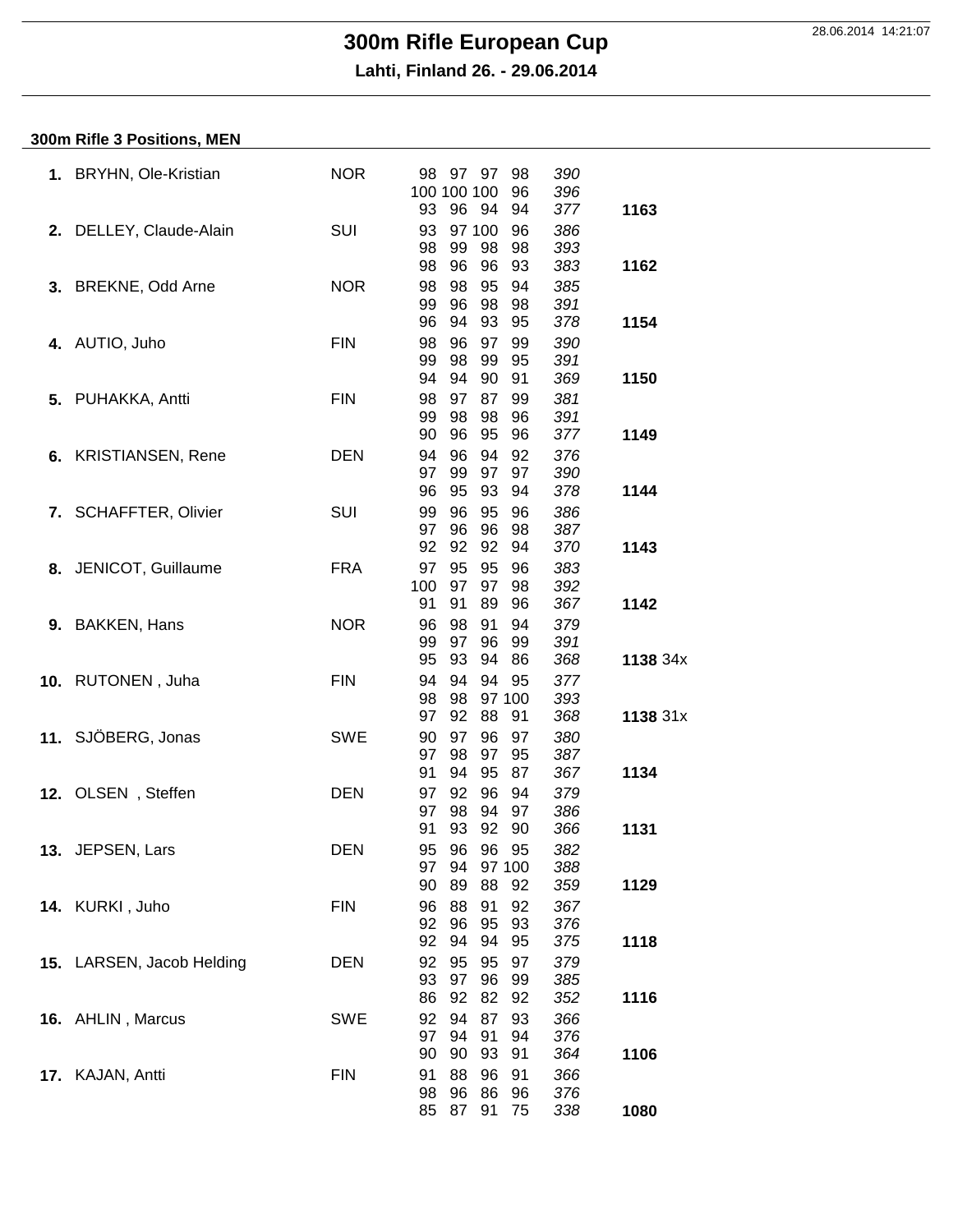#### AHLESVED, Stefan SWE

DNS

#### **300m Rifle 3 Positions, Team Event, MEN**

| 1. NORWAY<br>BAKKEN, Hans 1138, BREKNE, Odd Arne 1154, BRYHN, Ole-Kristian 1163 | 3455            |
|---------------------------------------------------------------------------------|-----------------|
| 2. FINLAND<br>RUTONEN, Juha 1138, AUTIO, Juho 1150, PUHAKKA, Antti 1149         | 3437            |
| 3. DENMARK<br>JEPSEN, Lars 1129, KRISTIANSEN, Rene 1144, OLSEN, Steffen 1131    | 3404            |
| 4. SWEDEN<br>AHLIN, Marcus 1106, SJÖBERG, Jonas 1134                            | <b>2240 DNF</b> |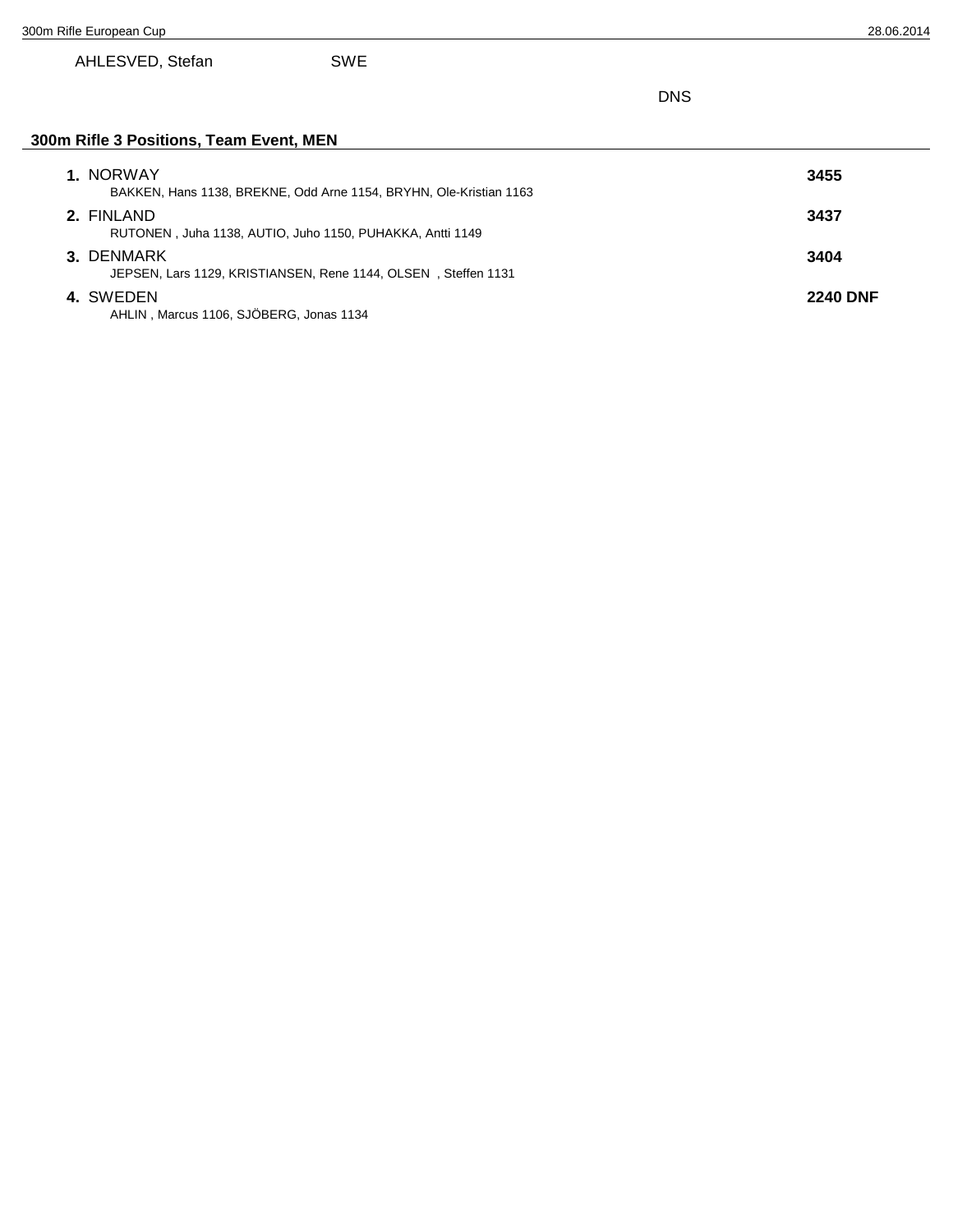**Lahti, Finland 26. - 29.06.2014**

#### **300m Rifle Prone, WOMEN**

| 1.  | CHUARD, Christine          | <b>FRA</b> | 99 100 98 98<br>99<br>98         | 592 31x |
|-----|----------------------------|------------|----------------------------------|---------|
| 2.  | PUGSLEY, Hannah            | <b>GBR</b> | 98 100 100<br>98<br>99<br>97     | 592 26x |
| 3.  | SCHNIDER, Marina           | <b>SUI</b> | 96<br>98 98<br>99 100<br>99      | 590     |
| 4.  | AHLIN, Elin                | <b>SWE</b> | 97<br>99<br>99<br>98<br>98<br>97 | 588 31x |
| 5.  | FRIEDEL, Eva               | <b>GER</b> | 95<br>97<br>98 100<br>99<br>99   | 588 30x |
| 6.  | SKARPODDE, Hanne           | <b>NOR</b> | 97 100<br>96<br>96<br>99 100     | 588 27x |
| 7.  | FÜGLISTER, Fabienne        | SUI        | 97 100<br>96<br>99<br>99<br>97   | 588 19x |
| 8.  | <b>HOULMONT, Catherine</b> | <b>FRA</b> | 98<br>98<br>98<br>99<br>96<br>98 | 587     |
| 9.  | <b>BRUEHWILER, Myriam</b>  | <b>SUI</b> | 97<br>97<br>96<br>99<br>98<br>98 | 585 21x |
| 10. | GOBERVILLE, Olivia         | <b>FRA</b> | 97 100<br>96<br>97<br>99<br>96   | 585 20x |
| 11. | PEARSE, Mary               | <b>GBR</b> | 96<br>99<br>94<br>97 100<br>97   | 583     |
| 12. | PLENGEMEYER, Inken         | <b>GER</b> | 93<br>98<br>98<br>99<br>97<br>97 | 582     |
| 13. | LILJEBERG, Petra           | <b>FIN</b> | 99<br>95<br>97<br>92<br>96<br>93 | 572     |
| 14. | MATTILA, Jasmin            | <b>FIN</b> | 91<br>91<br>94<br>91<br>97<br>98 | 562     |
|     | 15. NIEMINEN, Hanna-Kaija  | <b>FIN</b> | 97 93<br>91<br>90<br>96 90       | 557     |
|     |                            |            |                                  |         |
|     | 300m Rifle Prone, MEN      |            |                                  |         |
|     |                            |            |                                  |         |
|     | 1. ACKERMAN, Marcel        | SUI        | 100 99 100<br>99 100 100         | 598     |
| 2.  | <b>BAKKEN, Hans</b>        | <b>NOR</b> | 99 100 98<br>99 100 99           | 595 31x |
| 3.  | RUTONEN, Juha              | <b>FIN</b> | 99 100<br>99 100<br>99<br>98     | 595 31x |
| 4.  | <b>BROLUND, Anders</b>     | <b>SWE</b> | 99<br>98<br>99 100<br>100<br>-99 | 595 29x |
| 5.  | JENICOT, Guillaume         | <b>FRA</b> | 99<br>99 100<br>99 98 100        | 595 25x |
| 6.  | BRYHN, Ole-Kristian        | <b>NOR</b> | 100 100 98<br>98 100 98          | 594     |
| 7.  | AHLESVED, Stefan           | <b>SWE</b> | 98<br>99<br>99<br>99<br>98 100   | 593 28x |
| 8.  | CREEVY, Henry              | <b>GBR</b> | 98 100<br>99<br>99<br>98<br>99   | 593 25x |
| 9.  | PENNANEN, Kari             | <b>FIN</b> | 97 100<br>99<br>99<br>99<br>99   | 593 24x |
| 10. | AUTIO, Juho                | <b>FIN</b> | 98 100 97<br>99<br>99<br>99      | 592 25x |
| 11. | <b>KRISTIANSEN, Rene</b>   | <b>DEN</b> | 99 100 100<br>97<br>98<br>98     | 592 25x |
| 12. | DELLEY, Claude-Alain       | <b>SUI</b> | 99<br>97 98 100<br>99<br>99      | 592 21x |
| 13. | <b>BRANDT, Carsten</b>     | <b>DEN</b> | 98 100<br>97 100 100<br>96       | 591 33x |
| 14. | ALDHOUSE, Simon            | <b>GBR</b> | 98<br>98<br>98 100<br>99<br>97   | 590 30x |
|     | 15. SCHAFFTER, Olivier     | <b>SUI</b> | 99<br>99 100 97 96<br>99         | 590 29x |
| 16. | MORENO-FLORES, Remi        | <b>FRA</b> | 97 100 97<br>97 100<br>99        | 590 19x |
| 17. | DRESSEL, Christian         | <b>GER</b> | 94 98 100<br>99 98<br>99         | 588 24x |
| 18. | LARSEN, Jacob Helding      | <b>DEN</b> | 97 100 100<br>97 97<br>97        | 588 22x |
| 19. | PUHAKKA, Antti             | <b>FIN</b> | 97<br>97<br>97 98<br>99<br>98    | 586 26x |
| 20. | LINCOLN, Tony              | <b>GBR</b> | 96<br>99<br>98<br>98 100<br>95   | 586 25x |
| 21. | OLSEN, Steffen             | <b>DEN</b> | 99<br>95<br>97 99<br>99<br>97    | 586 23x |
| 22. | JEPSEN, Lars               | <b>DEN</b> | 95 98<br>98 100<br>97<br>97      | 585 20x |
| 23. | FLEISCHMAN, Frank          | <b>GER</b> | 98<br>96<br>97 100<br>98<br>96   | 585 20x |
| 24. | SJÖBERG, Jonas             | <b>SWE</b> | 98<br>99 98<br>98<br>97<br>94    | 584 22x |
| 25. | <b>SCRIVENS, Martin</b>    | <b>GBR</b> | 97<br>98<br>98<br>95<br>98<br>98 | 584 20x |
| 26. | BREKNE, Odd Arne           | <b>NOR</b> | 97<br>96<br>98<br>98<br>99<br>94 | 582 19x |
|     | 27. AHLIN, Marcus          | <b>SWE</b> | 98<br>95<br>98<br>98<br>95<br>98 | 582 12x |
|     | 28. KURKI, Juho            | <b>FIN</b> | 97 94 97 99<br>96<br>87          | 570     |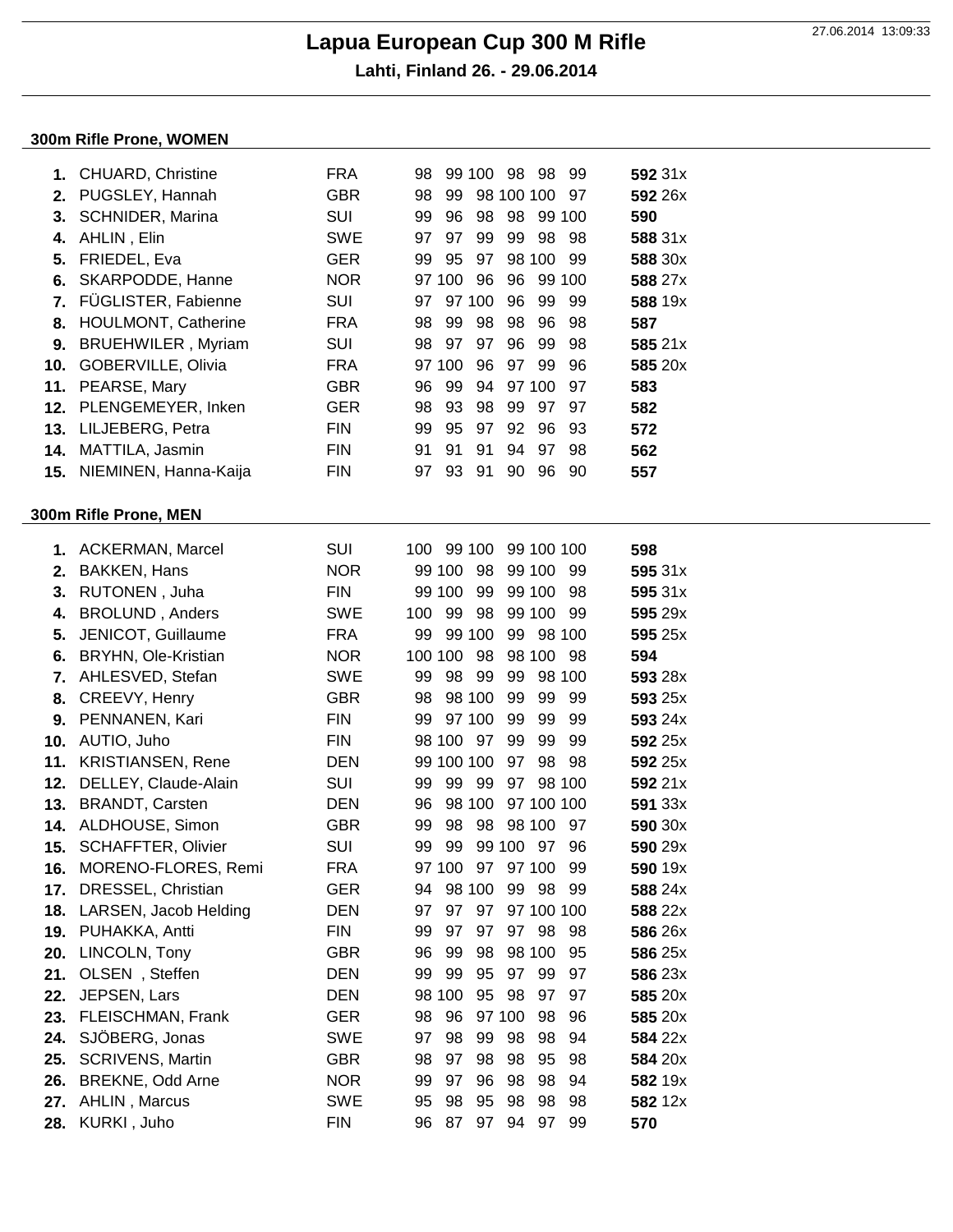#### **300m Rifle Prone, Team Event, WOMEN**

| 1. FRANCE<br>CHUARD, Christine 592, GOBERVILLE, Olivia 585, HOULMONT, Catherine 587     | 1764 |
|-----------------------------------------------------------------------------------------|------|
| 2. SWITZERLAND<br>SCHNIDER, Marina 590, FÜGLISTER, Fabienne 588, BRUEHWILER, Myriam 585 | 1763 |
| 3. FINLAND<br>LILJEBERG, Petra 572, MATTILA, Jasmin 562, NIEMINEN, Hanna-Kaija 557      | 1691 |

#### **300m Rifle Prone, Team Event, MEN**

| 1. SWITZERLAND<br>SCHAFFTER, Olivier 590, DELLEY, Claude-Alain 592, ACKERMAN, Marcel 598 | 1780     |
|------------------------------------------------------------------------------------------|----------|
| 2. FINLAND<br>RUTONEN. Juha 595. PENNANEN. Kari 593. PUHAKKA. Antti 586                  | 1774     |
| 3. SWEDEN<br>AHLESVED, Stefan 593, BROLUND, Anders 595, SJÖBERG, Jonas 584               | 1772     |
| 4. NORWAY<br>BRYHN, Ole-Kristian 594, BAKKEN, Hans 595, BREKNE, Odd Arne 582             | 1771     |
| 5. DENMARK<br>KRISTIANSEN, Rene 592, OLSEN, Steffen 586, BRANDT, Carsten 591             | 1769 81x |
| 6. GREAT BRITAIN<br>ALDHOUSE, Simon 590, CREEVY, Henry 593, LINCOLN, Tony 586            | 1769 80x |